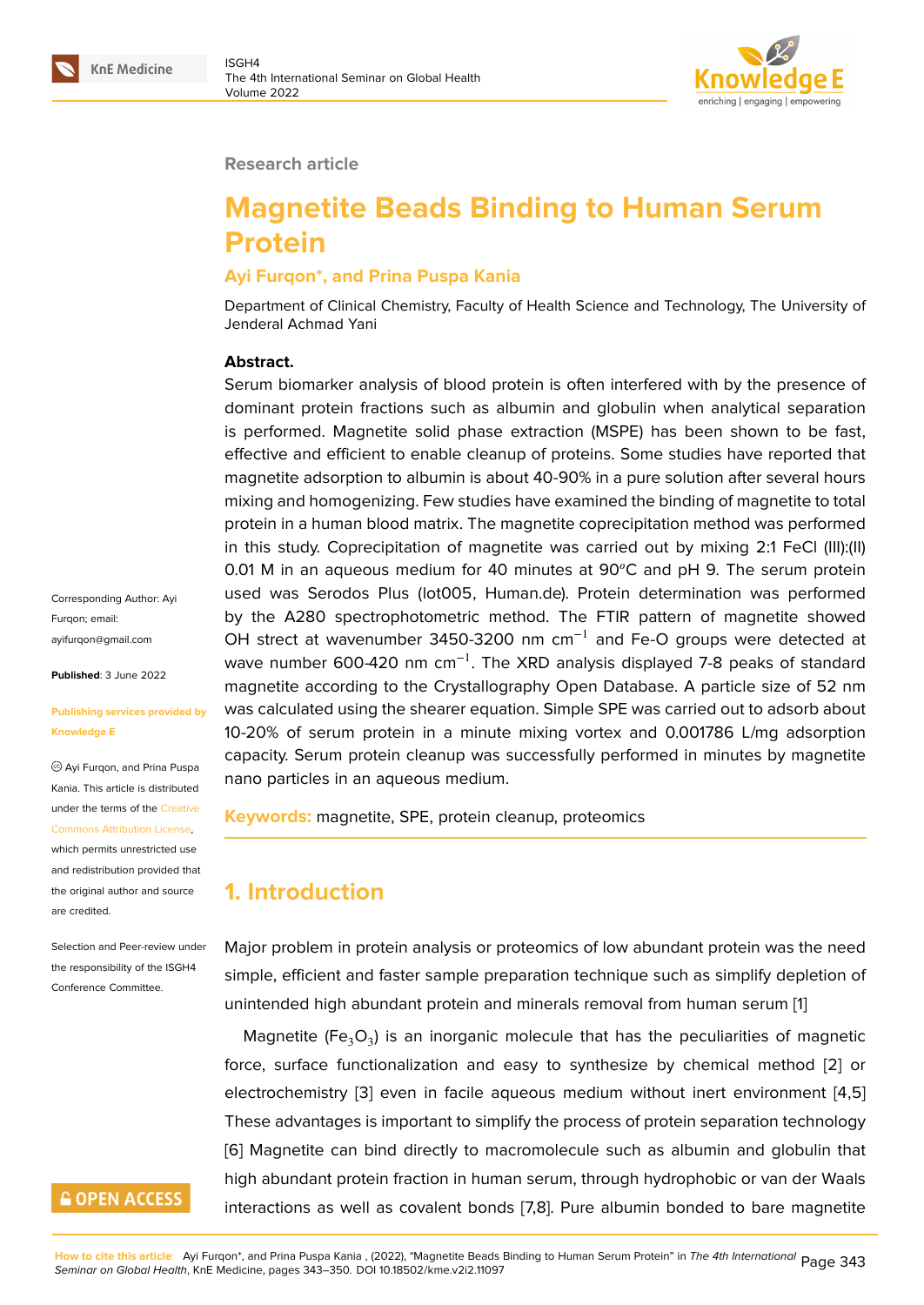within an optimal 2 hours particles or without modification of the surface of the function group [3] or through modification of function groups on the surface [9,10]. Acidic pH of magnetite or surface coating with polymetacylate is able to bind to fractions of globulin meaningfully [11]. Because the presence of these two fractions can interfere with the exami[na](#page-5-2)tion of low quantity protein in the blood, we need to remove fractions of protein by magnetic beads adsorbent, where it is possible to develop simple, faster and efficient extraction me[tho](#page-6-0)ds.

# **2. Methods**

## **2.1. Study Design**

## **2.1.1. Magnetite Preparation**

 $Fe<sub>3</sub>O<sub>4</sub>$  nanoparticles were synthesized using 1000 mL of precursor solution containing 0.004 mol iron (III) chloride hexahydrate (Merck, 103943 Supelco) and 0.008 mol iron (II) chloride tetrahydrate (Merck, 103861 Supelco), to which it was added 30 mL of 1 M sodium hydroxide. This mixture was left under constant agitation for 1 h at room temperature and adjusted to pH 9. The final precipitate was separated using a magnet and washed many times with distilled water and etanol.

## **2.1.2. Nanoparticle Characterization**

## **2.1.3. Adsorption Study of Serum Total Protein**

Nanoparticles samples were characterized based on the X-ray diffractometer patterns obtained from a X-Ray Diffractometer (XRD) Bruker D8 Advance diffractometer with CuKα radiation. The FTIR spectrum was measured using a FTIR spectrometer (Simadzu instruments). The Zetasizer Horiba SZ-100 system (Horiba Instruments) was also used in the zeta potential measurements. Variations in pH were controlled using HCl/NaOH solution.

## **2.2. Data Analysis**

Peaks spectra data analysis of FTIR was using Shimadzu Software. Zeta potential determination and particle size distribution in distilled water was performed in Horiba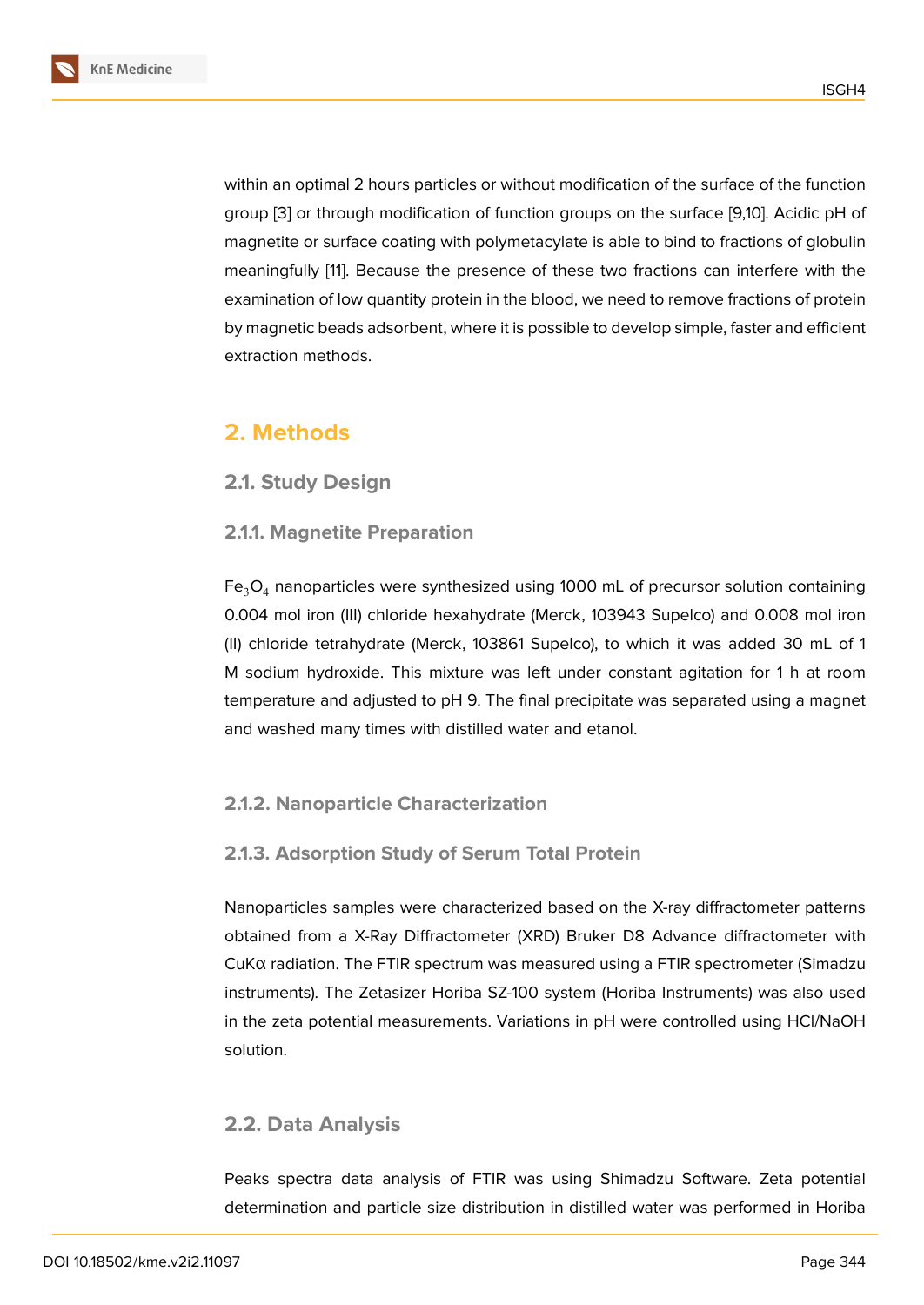software. Crystallinity of magnetite determination was observed in Bruker X-Ray Diffraction that compared to ICCD card phase identification of iron oxide predicted by origin lab software, while particle size estimation was calculated using Debye-Scherer equation. Non-linear analysis of binding study between X concentration amount protein versus Y concentration of magnetite or iron oxide particle was performed in Ms. Excel with  $R^2$ value  $> 0.9$  as successful strong binding criteria with test of significant value  $< 0.05$ .

## **3. Results**

Magnetite nano particle was precipitated mixing chloride salt iron in aqueous medium to form black precipitate iron oxide at 500 rpm speed mixer. Zeta potential was stable at -37.7 mV that electronegatively higher compared to common standard bare magnetite in aqueous medium with zeta potential  $(> 35 \text{ mV})$ . Table 1 showed the zeta potential and electrophoretic mobility.

| Peak No. | Zeta potential | <b>Electrophoretic Mobility</b> |
|----------|----------------|---------------------------------|
|          | -37.7 mv       | $-0.000292$ cm <sup>2</sup> /Vs |
|          | – mv           | $-\text{cm}^2/\text{Vs}$        |
|          | – mv           | $-$ cm <sup>2</sup> /Vs         |

Table 1: Zeta Potential Measurement of Magnetite nanoparticle.

To investigate the particle size distribution in aqueous medium, DLS analysis showed the total mean of the polydisperse magnetite was 378.2 nm, minimum 207.9 nm and maximum 500.4 nm. Z-average value 735.5 nm with polydisperse index (PI) 0.659. Interpreting standard of PI > 0.5 reflects high dispersity when particle size increased. However, the size by DLS (*Data Light Scattering*) was at submicron as shown in table 2.

Table 2: Particle Size Analysis of Magnetite nanoparticle (nm).

| Peak No. S.P. | <b>Ratio</b> | Area Mean | <b>Standard</b><br><b>Deviation</b> | Mode  |
|---------------|--------------|-----------|-------------------------------------|-------|
|               | 0.42         | 207.9     | 22.6                                | 203.7 |
|               | 0.58         | 500.4     | 68.9                                | 490.5 |
|               |              |           |                                     |       |
| Total         | 1.00         | 378.2     | 154.2                               | 490.5 |

Z-average: 735.5 nm, PI: 0.659

Groups functional assessment of hydroxyl -OH and iron oxide Fe-O from the spectra showed that hydroxyl stretch was at wave number 2962 cm<sup>-1</sup> (4400-4200 cm<sup>-1</sup>),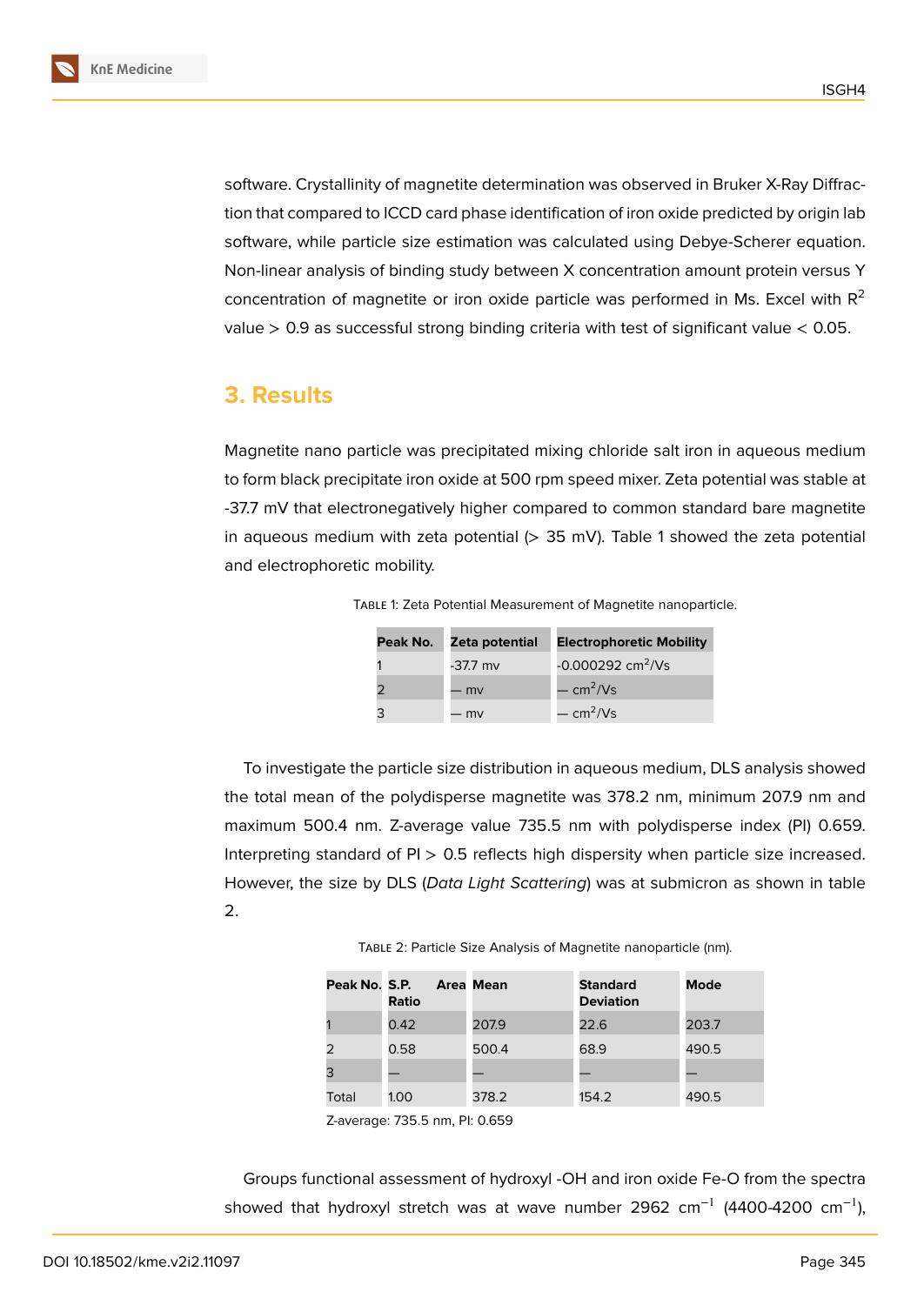while at 499.92 Fe-O was observed. We may conclude that magnetite particle was successfully synthesized and ready to use in experiments.



**Figure** 1: FTIR Spectra of Magnetite Nanoparticle.

Stretch of hydroxyl groups of magnetite particle has a role in hydrogen bounding to molecules such as protein capture in the sample via hydrogen binding mechanism. Study adsorption isotherm of magnetite and protein will use Freundlich and Langmuir linear equation model.



<span id="page-3-0"></span>**Figure** 2: Linear model of Magnetite-protein adsorption.

Figure 2 showed two linear model of adsorption isotherm Freundlich and Langmuir model. Summary of the equation parameters detailed in the table 3.

From table 3, Freundlich equation showed linear model, where  $K_F^{\vphantom{\dagger}}$  is adsorption capacity ([L/](#page-3-0)mg) and  $1/n$  is adsorption intensity, The Freundlich adsorption model is used if it is assumed that there is more than one surface layer (multilayer) and the site is heterogeneous, i.e. there is a difference in binding energy on each site. Exponents of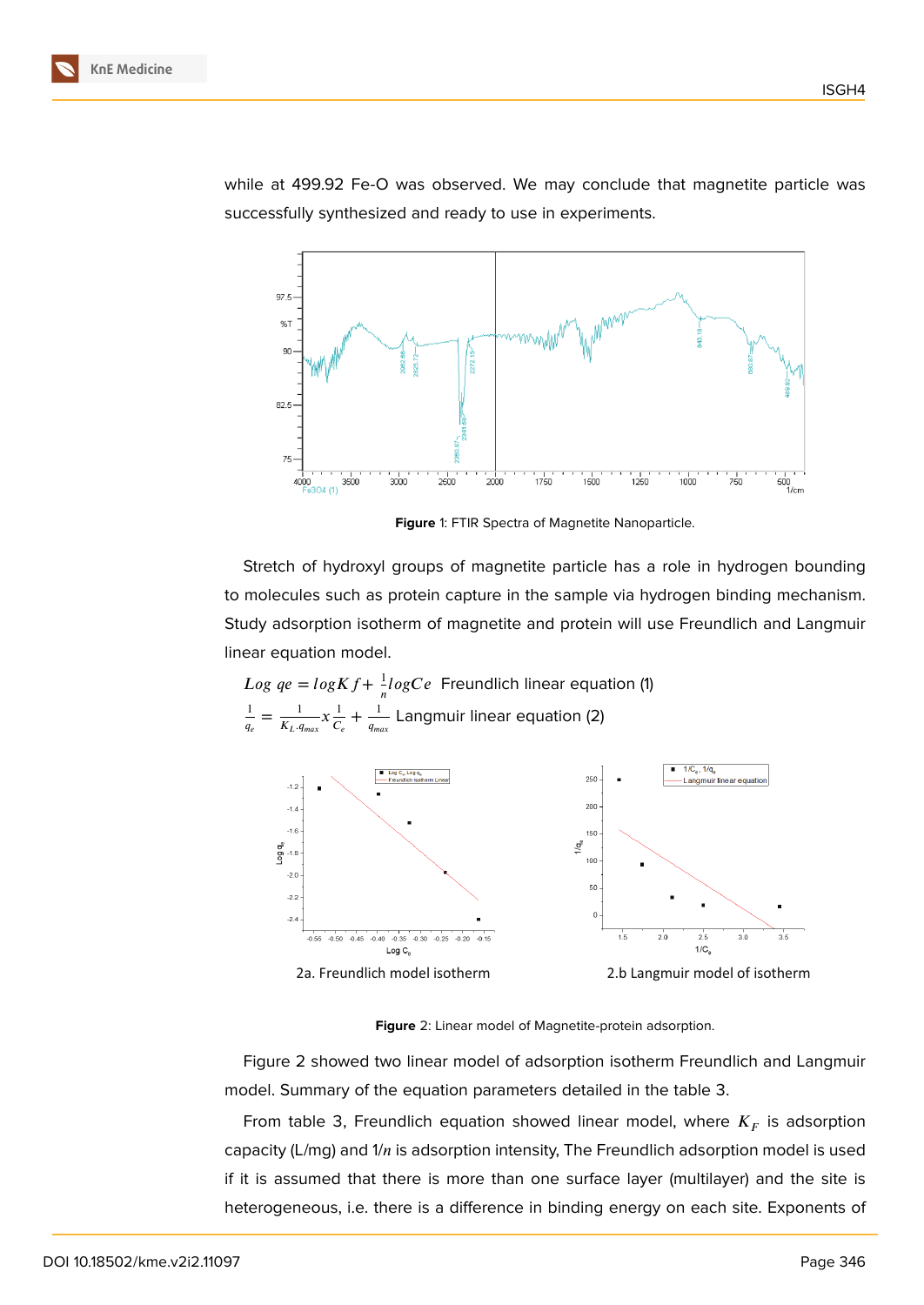Table 3: Summary of linear model in adsorption study of magnetite and serum protein.

| Magnetite<br>Protein      | Intercept  | Slope      | 1/n                         | $\mathsf{K}_f$ |            | $R^2$   |
|---------------------------|------------|------------|-----------------------------|----------------|------------|---------|
| Freundlich<br>Linear      | $-2.74811$ | $-3.23142$ | $-3.23142$                  | 0.001786       |            | 0.81565 |
|                           |            |            | $\mathsf{q}_{\textit{max}}$ | $\mathsf{K}_L$ | $R_L$      |         |
| Langmuir Linear 294.95698 |            | -94.4734   | 0.0033903                   | $-3.12212$     | $-0.00645$ | 0.40178 |

1/n are usually less than 1.0 because the site with the largest binding energy is used first, followed by a weaker site and so on. it also indicates the relative distribution of the energy and the heterogeneity of the adsorbate sites. In Langmuir equation model,  $RL$ values indicate the adsorption to be unfavourable when  $RL > 1$ , linear when  $RL = 1$ , favorable when  $0 < 1$ , and irreversible when  $RL = 0$ .

The results table 3, showed that adsorption of serum protein on magnetite surface followed linear model with R square 0.81565 with Freundlich constant value 0.001786 better compared to Langmuir model. However, Freundlich linear equation R square close to 0.9 as strong adsorption criteria. In synthesis, the room temperature environment consistent to other findings that the geometric of particle was cubic [12]. pH controlling and shorter time of homogenizing when Coprecipitation method used is fundamental for faster synthesis in high yield of magnetite. Furthermore, the results reflect high homogeneity in nanoparticle shape and size in the samples studied.

## **4. Discussion**

Several independent factors were fixed variable such as temperature was set to 20-  $25^{\circ}$ C at pH 9 and 500 rpm speed agitation for an hour. The only dependent variable is before and after magnetite-protein binding and interaction after a minute incubation since there was no significant different on qualitative and quantitative incubation between 0.5 to 240 minutes [13]. Zeta potential seems to be charge negatively consistent with degree of pH more basic 9 or 10 [14,15,13]. Particle size showed sub-micron scale to meet term "beads" for the micro-adsorbent [16].

Absorption study was con[sis](#page-6-1)tent with previously studied by [17] for albumin [18,3] and globulin plasma [13]. A280 nm determination of protein before and after incubation was showed logarithmic regression. Mean of absorb[anc](#page-6-2)e before magnetite mixing was 0.555 and 0.481 after removing the magnetite beads. This repor[t a](#page-6-3) fact the facile coprecipitation method [wa](#page-6-1)s easily to follow [12,5]. Pearson correlation showed 0.973 with significant p-value 0.01. Yield of precipitate of black magnetite about 10-20% adsorption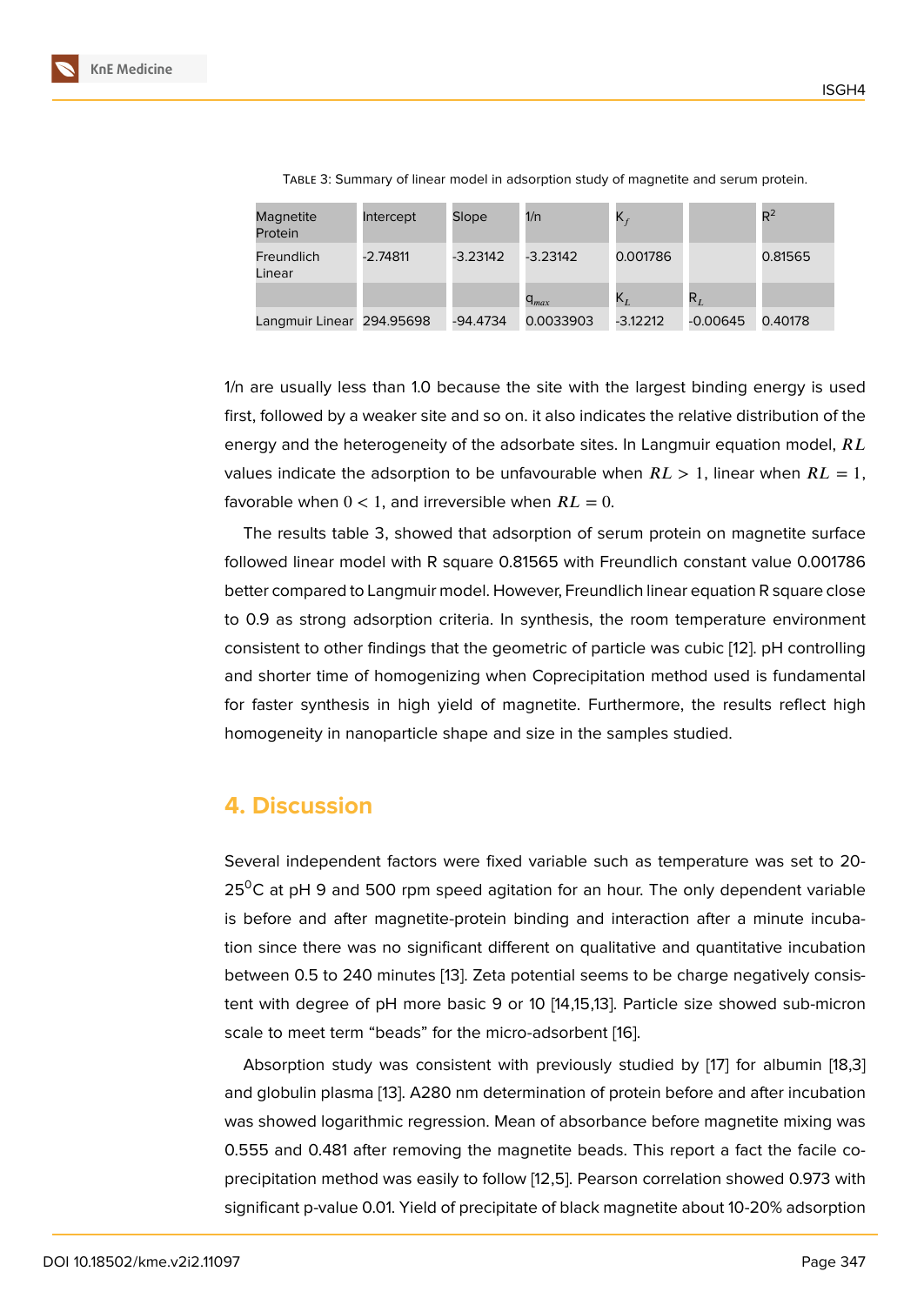reported that protein plasma contains several coagulation protein such as fibrinogen, Factor VII that bind to magnetite nanoparticle [13].

The limitation of this study is phase of magnetite particle was not showing high purity <99% because the present of hematite phase. Size of particle was narrow in particle size. Matrix serum was not from native human o[rig](#page-6-1)in, however it was coming from animal blood and modified by several additives that was causing interferences. R square value was < 0.9, in the future research, this should be longer than a minute to have maximum absorption for multilayer and heterogeny sample.

## **5. Conclusions**

There was a significant adsorption of magnetite beads to serum protein in minutes and could be used as removal agents for protein contaminants depletion.

# **Acknowledgment**

The authors are grateful for the support from the Institutional Scientific Research Grant Program of The University of Jenderal Achmad Yani Faculty of Health Science and Technology Grant. Center for Nanoscience Bandung Institute of Technology for Material Characterizations.

## **References**

- [1] Zougman A, Wilson JP, Banks RE. Benchmarks a simple serum depletion method for proteomics analysis. Alexandre Zougman. 2020;62(2):149-152.
- <span id="page-5-0"></span>[2] Ghasemi E, Heydari A, Sillanpaa M. Superparamagnetic Fe3O4@EDTA nanoparticles as an efficient adsorbent for simultaneous removal of Ag(I), Hg(II), Mn(II), Zn(II), Pb(II) and Cd(II) from water and soil environmental samples. Microchemical Journal. 2017;131:51–6.
- <span id="page-5-1"></span>[3] Rahdar S, Rahdar A, Ahmadi S, Trant JF. Adsorption of bovine serum albumin (BSA) by bare magnetite nanoparticles with surface oxidative impurities that prevent aggregation. Canadian Journal of Chemistry. 97(8):577–83.
- <span id="page-5-2"></span>[4] Karimzadeh I, Aghazadeh M, Doroudi T, et.al. Superparamagnetic iron oxide (Fe3O4) nanoparticles coated with PEG/PEI for biomedical applications: A facile and scalable preparation route based on the cathodic electrochemical deposition method. Hindawi Advances in Physical Chemistry. 2017:0(0):1-7.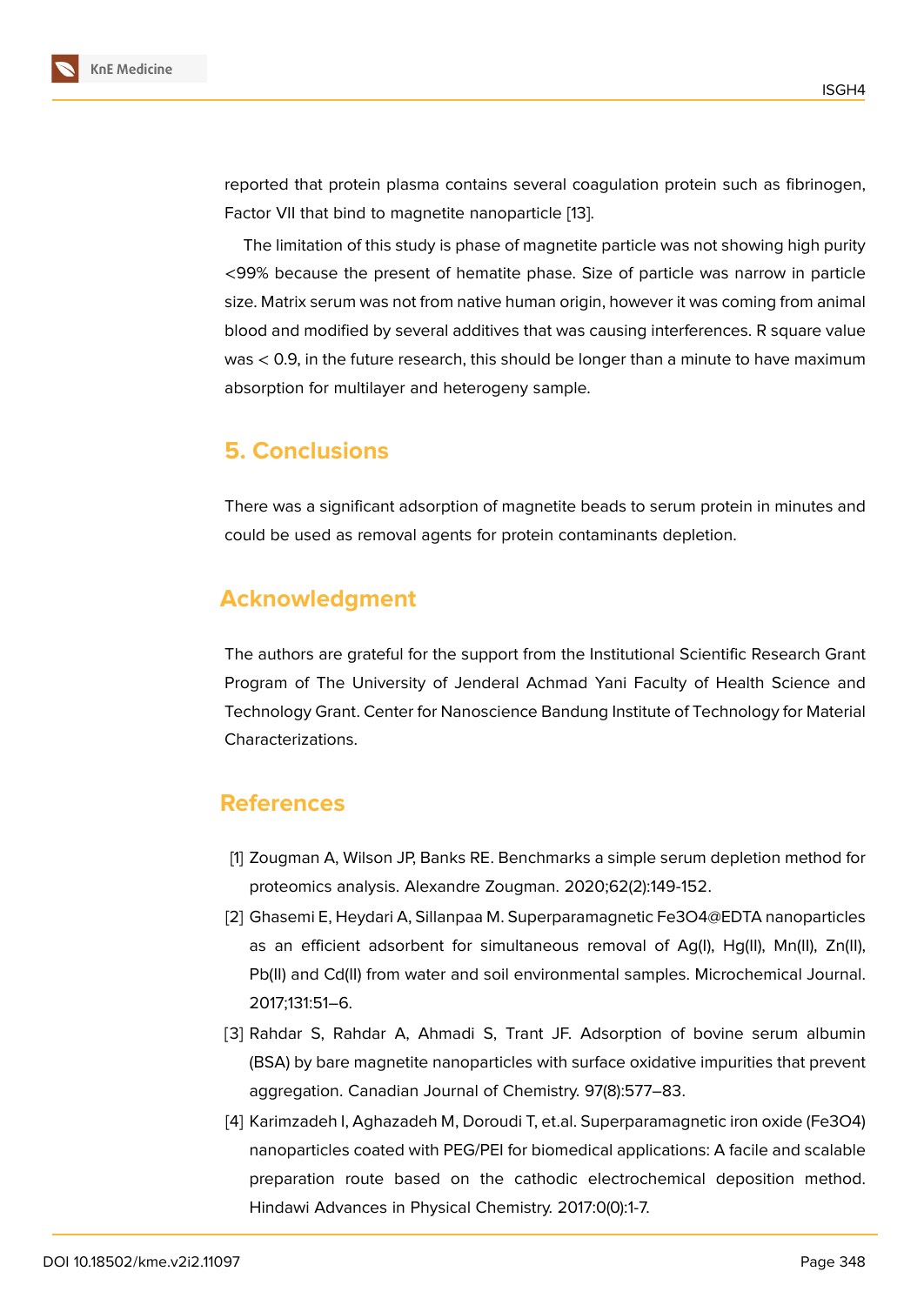

- [5] Dinh VP, Tran NQ, Tranle NQ, et,al. Facile synthesis of FeFe2O4 magnetic nanomaterial for removing methylene blue from aqueous solution. 2019:29(6):648- 654. https://doi.org/10.1016/j.pnsc.2019.11.009
	- [6] Sequeira AC. Electrochemical synthesis of iron oxide nanoparticles for biomedical application. Organic and Medical Chemistry International Journal. 2018;5(2):1-12.
	- [7] Antosova A, Gancar M, Zednarikova Z, et al. Surface-modified magnetite nanoparticles affect lysozyme amyloid fibrillization. Biochimica Biophysica Acta - General Subject. 2021;1865(9):1-11.
	- [8] Borah BM, Saha B, Dey SK, Das G. Surface-modification-directed controlled adsorption of serum albumin onto magnetite nanocuboids synthesized in a geldiffusion technique. Journal Colloid Interface Science. 2010;3491(1):114–21.
	- [9] Atta N, Galal A, Ahmed YM. Nano-magnetite/ionic liquid crystal modifiers of carbon nanotubes composite electrode for ultrasensitive determination of a new anti-hepatitis C drug in human serum. Journal Electroanalytical Chemistry. 2018;823(0):296–306.
- [10] Deswal R, Narwal V, Suneja, Pundir CS. An ultrasensitive electrochemical immunosensor for detection of sex hormone binding globulin. Microchemistry Journal. 2019;149(2): 1-10 .
- <span id="page-6-0"></span>[11] Mishra AK. Nanomedicine for drug delivery and therapeutics. Nanomedicine for Drug Delivery and Theraputic. 2013:0(0)20-55
- [12] Dinh VP, Tranle NQ, Tran Q, et al. Facile synthesis of FeFe2O4 magnetic nanomaterial for removing methylene blue from aqueous solution. Progress Natural Science Materials International. 2019;29(6):648–54.
- <span id="page-6-1"></span>[13] Jansch M, Stumpf P, Grft C, Ruhl E, Muller RH. Adsorption kinetics of plasma proteins on ultrasmall superparamagnetic iron oxide (USPIO) nanoparticles. International Journal Pharmaceutics. 2012;428(1–2):125–33.
- [14] Magdalena AG, Silba imb, Marques RFC, Filho PN, Jafelicci M. EDTA-functionalized Fe3O4 nanoparticles. Journal Physical Chemistry Solids. 2018;113:5–10.
- [15] Schultz N, Metreveli G, Franzreb M, Frimmel FH, Syldatk C. Zeta potential measurement as a diagnostic tool in enzyme immobilisation. Colloids and Surfaces B Biointerfaces. 2008;66(1):39–44.
- <span id="page-6-2"></span>[16] Lahav J, Lawler J, Gimbrone MA. Thrombospondin interactions with fibronectin and fibrinogen: Mutual inhibition in binding. European Journal Biochemistry. 1984;1451:151–6.
- <span id="page-6-3"></span>[17] Khalil MI. Co-precipitation in aqueous solution synthesis of magnetite nanoparticles using iron(III) salts as precursors. Arabian Journal of Chemistry. 2015;8(2):279–84.